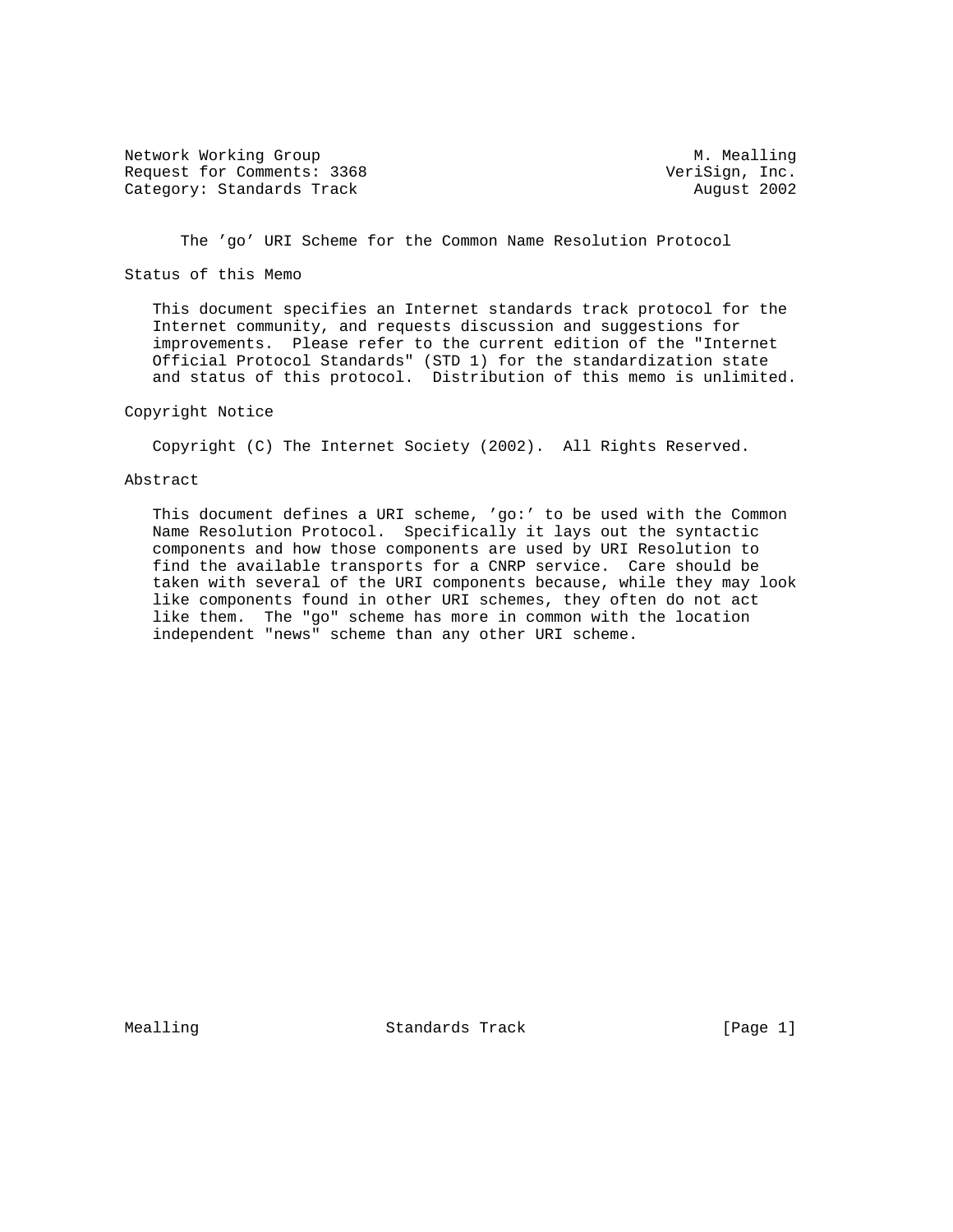Table of Contents

| 2.  | 2                                                   |  |
|-----|-----------------------------------------------------|--|
| 3.  | 3                                                   |  |
| 3.1 | $\overline{3}$                                      |  |
| 3.2 |                                                     |  |
| 3.3 | Special Cases and Default Values<br>4               |  |
|     | 3.3.1 If There is Only a Server 4                   |  |
|     | 3.3.2 If Server is Empty Then server=localhost<br>4 |  |
|     | 4                                                   |  |
| 3.4 | 4                                                   |  |
| 4.  | 4                                                   |  |
| 5.  | 4                                                   |  |
| б.  | -5                                                  |  |
| 7.  |                                                     |  |
|     | - 6                                                 |  |
| Α.  | 7                                                   |  |
|     | -7                                                  |  |
|     | Full Copyright Statement 8                          |  |

## 1. Goals

 The two goals of the CNRP [3] URI [1] are to identify both a specific common-name record at a specific server and to identify a possibly dynamic query or entry point into the query process. Since CNRP requires that the ID be a core query term, these two cases can be generalized down to simply specifying a query that contains only the ID of the item.

 On first glance it would seem a simple enough exercise to canonicalize the XML encoded query and then insert it into the query portion of the URL. The problem here is that, due to the encoding rules, any remotely complex query will quickly blow out the URI length limitations. The suggested solution is to provide a simplified query syntax that is a subset of what is available via the XML.

2. Terminology

 The key words "MUST", "MUST NOT", "REQUIRED", "SHALL", "SHALL NOT", "SHOULD", "SHOULD NOT", "RECOMMENDED", "MAY", and "OPTIONAL" in this document are to be interpreted as described in RFC 2119 [4].

Mealling Standards Track [Page 2]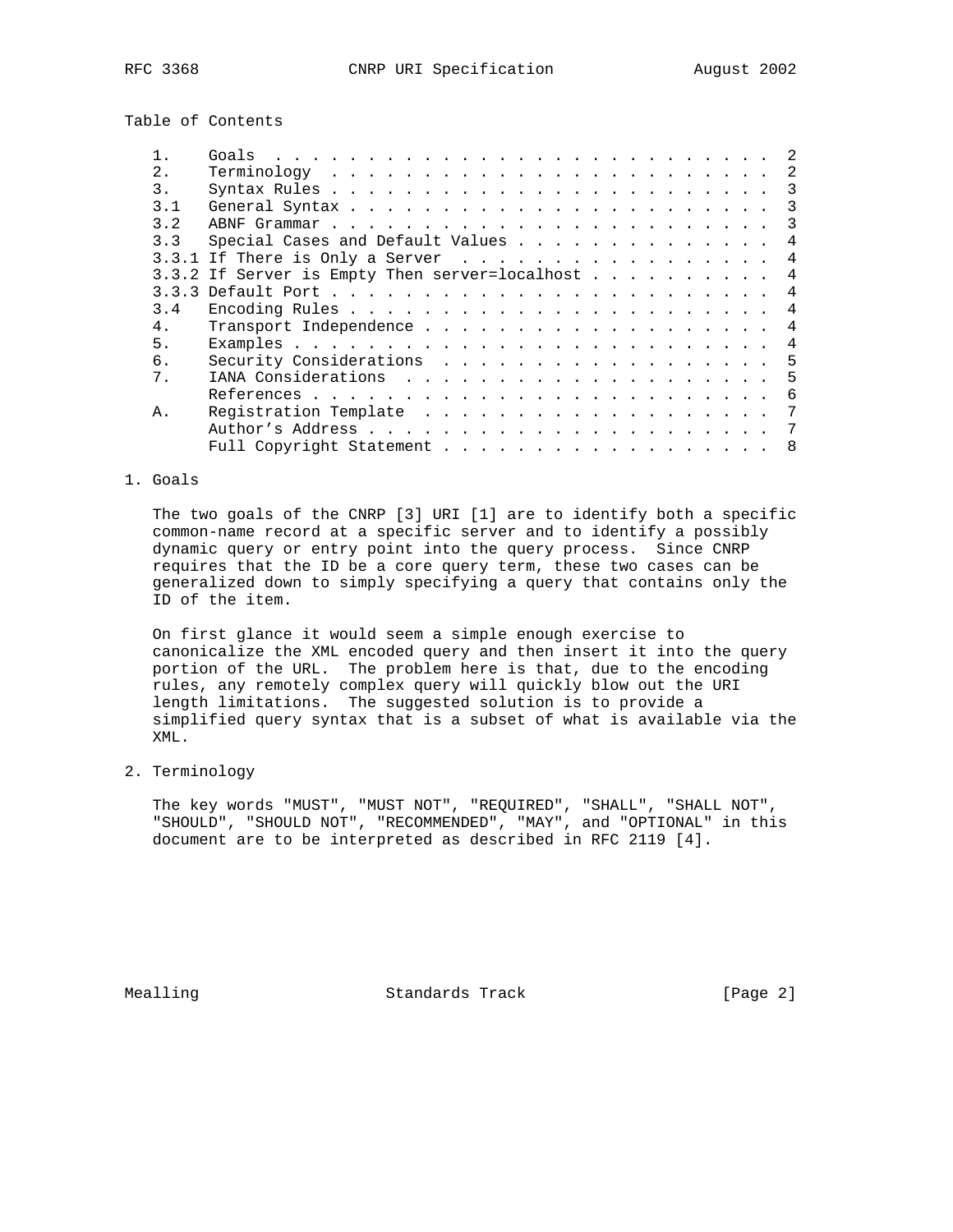```
3. Syntax Rules
```
3.1 General Syntax

 The CNRP URI comes in two forms. The first form is for talking to a specific server. The second form is for expressing a query that is meant to be sent to several different CNRP services. The following two examples are for pedagogical purposes only. The complete ABNF grammar in Section 3.2 is the only authoritative syntax definition.

```
 go://[<host>]?[<common-name>]*[;<attribute>=[<type>,]<value>]
```
and

go:<common-name>\*[;<attribute>=[<type>,]<value>]

3.2 ABNF Grammar

 The full ABNF [2] (certain values are included by reference from RFC 2396 [1]):

| cnrp-uri<br>form1<br>form2                | $= "qo;" (form1 / form2)$<br>$=$ "//" [server] ["?" ((common-name *avpair) / id-req) ]<br>= common-name *avpair                                                                           |
|-------------------------------------------|-------------------------------------------------------------------------------------------------------------------------------------------------------------------------------------------|
| id-req<br>avpair                          | $=$ "id=" value<br>$= "i"$ attribute "=" [ type "," ] value                                                                                                                               |
| server                                    | = // as specified in RFC2396                                                                                                                                                              |
| common-name<br>attribute<br>value<br>type | = *(unreserved<br>escaped)<br>$=$ *(unreserved   escaped)<br>$=$ *(unreserved   escaped)<br>$=$ *(unreserved $\vert$<br>escaped)                                                          |
| unreserved                                | $=$ // as specified in RFC2396                                                                                                                                                            |
| escaped<br>hex                            | $=$ "%" hex hex<br>"1"<br>"3"<br>"5"<br>" 6 "<br>"7"<br>$= "0"$<br>" 2 "<br>"4"<br>" 8 "<br>" 9 "<br>"B"<br>"C"<br>"A"  <br>" D "<br>"E"<br>"F"<br>"f"<br>"b"<br>"d"<br>"a"<br>"e"<br>"C" |

Mealling Standards Track [Page 3]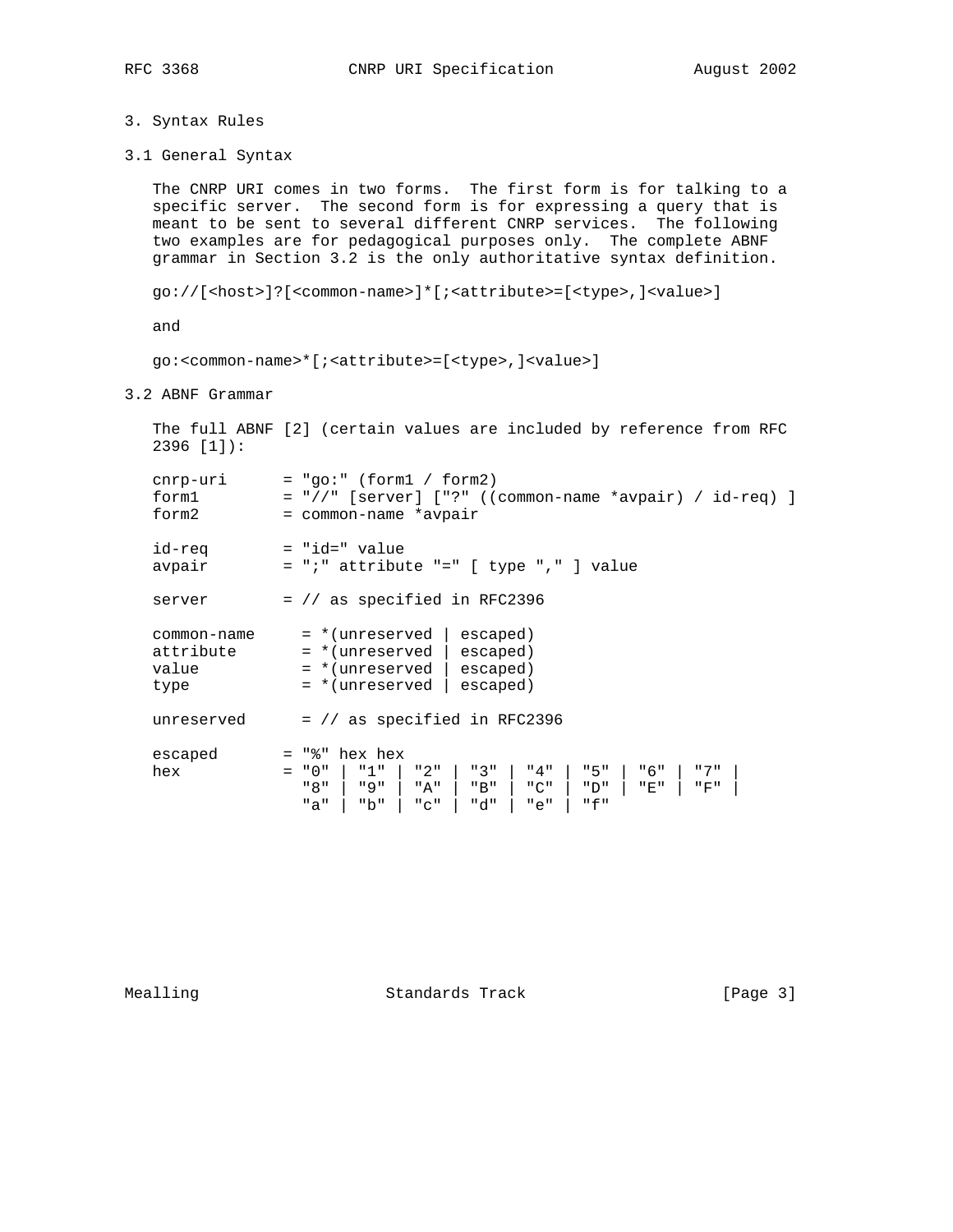3.3 Special Cases and Default Values

3.3.1 If There is Only a Server

 In the case where the CNRP URI contains only the server production then the URI identifies a given CNRP server, not any particular query that is to be done. A client can assume that this server will at least answer the 'servicequery' request.

3.3.2 If Server is Empty Then server=localhost

 If the 'server' element has no value then its value MUST be assumed to be "localhost".

3.3.3 Default Port

 CNRP's well known HTTP transport port is 1096. If the port value portion of the server production is not specified then port 1096 SHOULD be used if the client has no prior knowledge about other ports or transports that the service may support.

3.4 Encoding Rules

 The common-name, query parameters, and parameter values must be encoded using the UTF-8 encoding scheme [5], and any octet that is not one of the permitted characters per the above grammar MUST instead be represented by a "%" followed by two characters from the <hex> character set above. The two characters give the hexadecimal representation of that octet.

4. Transport Independence

 As stated in the CNRP protocol specification [3], CNRP is allowed to be expressed over multiple transport protocols with HTTP being mandatory to implement. In the case where a client attempts to resolve a CNRP URI and it knows nothing about the service being referenced in that URI, then it SHOULD use HTTP on the CNRP default port (1096).

5. Examples

# go:Mercedes%20Benz

 This example shows a general query for the common-name "Mercedes Benz". The intent is that the query should be packaged with any client provided defaults and sent to the one or more services that the client has configured to ask.

Mealling Standards Track [Page 4]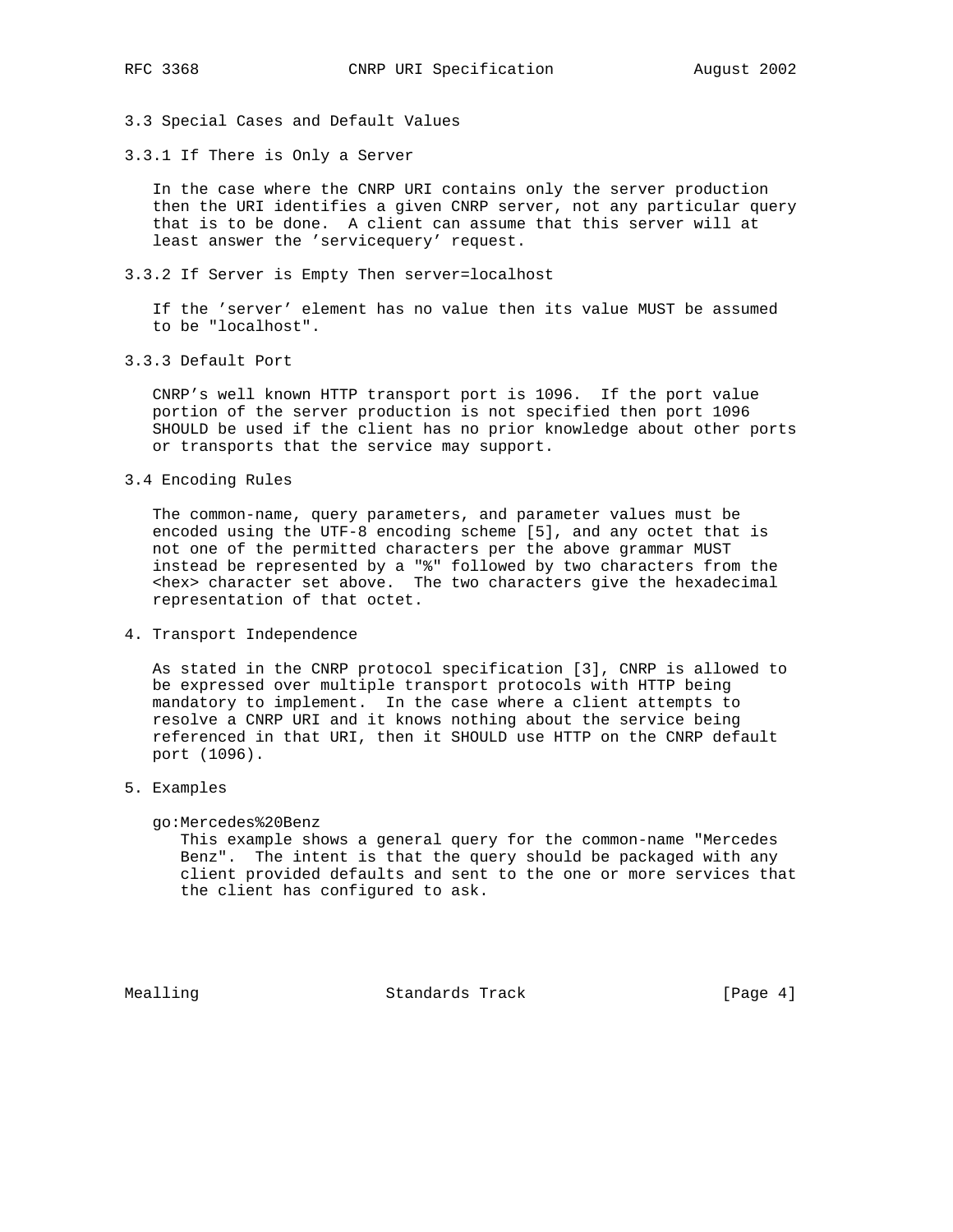go://?Mercedes%20Benz

 This example shows a general query for the common-name "Mercedes Benz" that is sent to the server running on the 'localhost'.

- go://cnrp.foo.com?Mercedes%20Benz;geography=US-ga This example shows a query for the common-name "Mercedes Benz" in the geographic area "US-ga" which should be sent to the server found at cnrp.foo.com.
- go://cnrp.foo.org?Martin%20J.%20D%C3%BCrst This example includes a UTF-8 character encoded using hex escaping. The value encoded is a u-umlaut (a 'u' with two dots over it). This simple query is sent to a server found at cnrp.foo.org with no parameters.
- go://cnrp.foo.com?id=5432345 Here only an id is given which means that his example points directly at a particular common-name record on a particular server. This example would probably be found in a link on a web page of some type.
- 6. Security Considerations

 In addition to the security considerations inherent in CNRP itself (see the Security Considerations section of RFC 3367 [3]), the URI mechanism can also be used to retrieve a URI identifying some other site by including just the ID and not the common-name being linked to. I.e., the user may think he/she is being shown the URI currently mapped to the "BMW" common-name but in the case where only the ID is used the actual common-name is not part of the URI, thus making it possible to use a CNRP URI without knowing which common-name it is referring to.

7. IANA Considerations

 The IANA is asked to register the URL registration template found in Appendix A in accordance with RFC 2717 [6].

Mealling **Standards Track** [Page 5]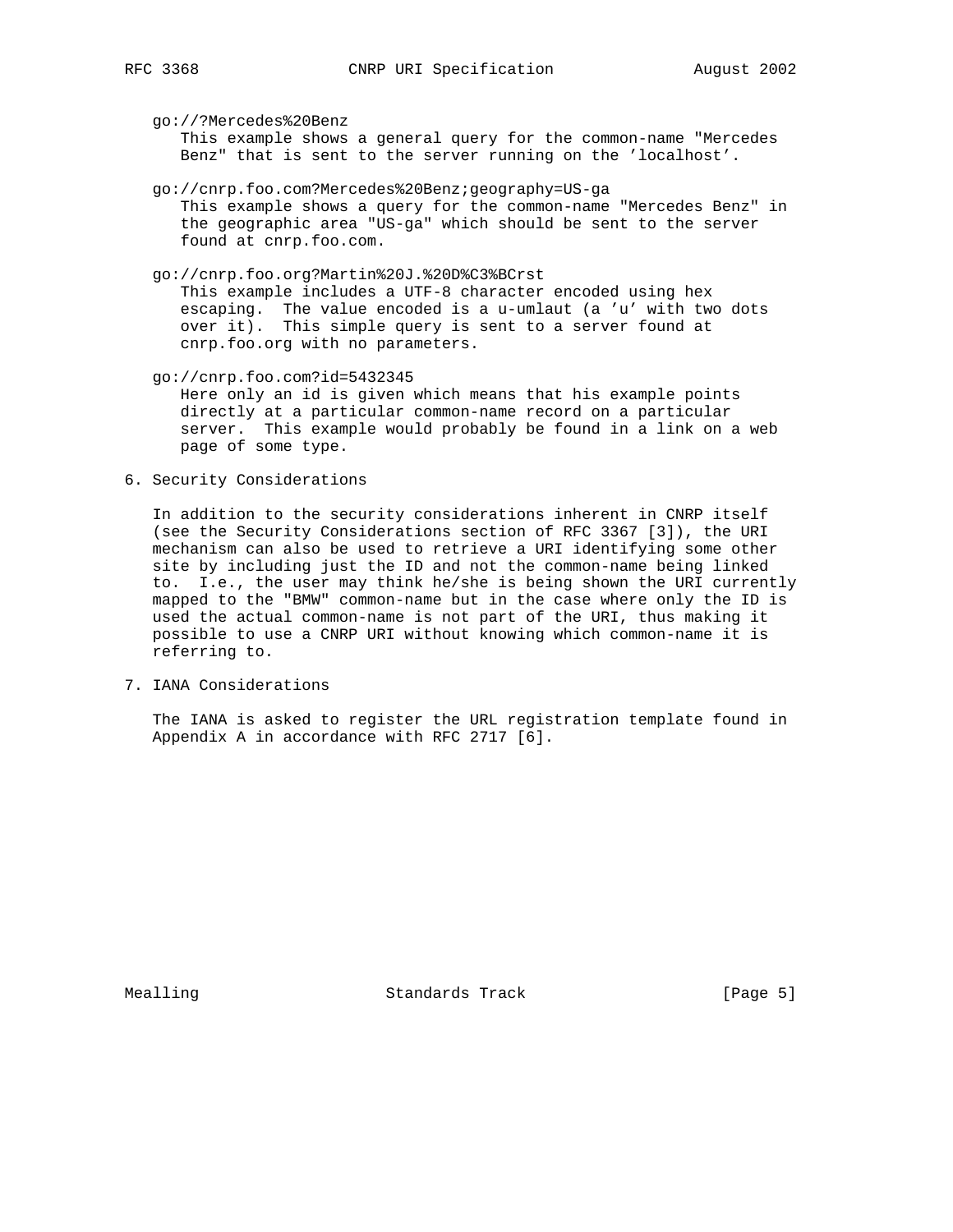References

- [1] Berners-Lee, T., Fielding, R. and L. Masinter, "Uniform Resource Identifiers (URI): Generic Syntax", RFC 2396, August 1998.
- [2] Crocker, D., "Augmented BNF for Syntax Specifications: ABNF", RFC 2234, November 1997.
- [3] Popp, N., Mealling, M. and M. Moseley, "Common Name Resolution Protocol (CNRP)", RFC 3367, August 2002.
- [4] Bradner, S., "Key words for use in RFCs to Indicate Requirement Levels", BCP 14, RFC 2119, March 1997.
- [5] The Unicode Consortium, "The Unicode Standard, Version 2.0: Appendix A.2", ISBN 0-201-48345-9, January 1988.
- [6] Petke, R. and I. King, "Registration Procedures for URL Scheme Names", BCP 35, RFC 2717, November 1999.

Mealling Standards Track [Page 6]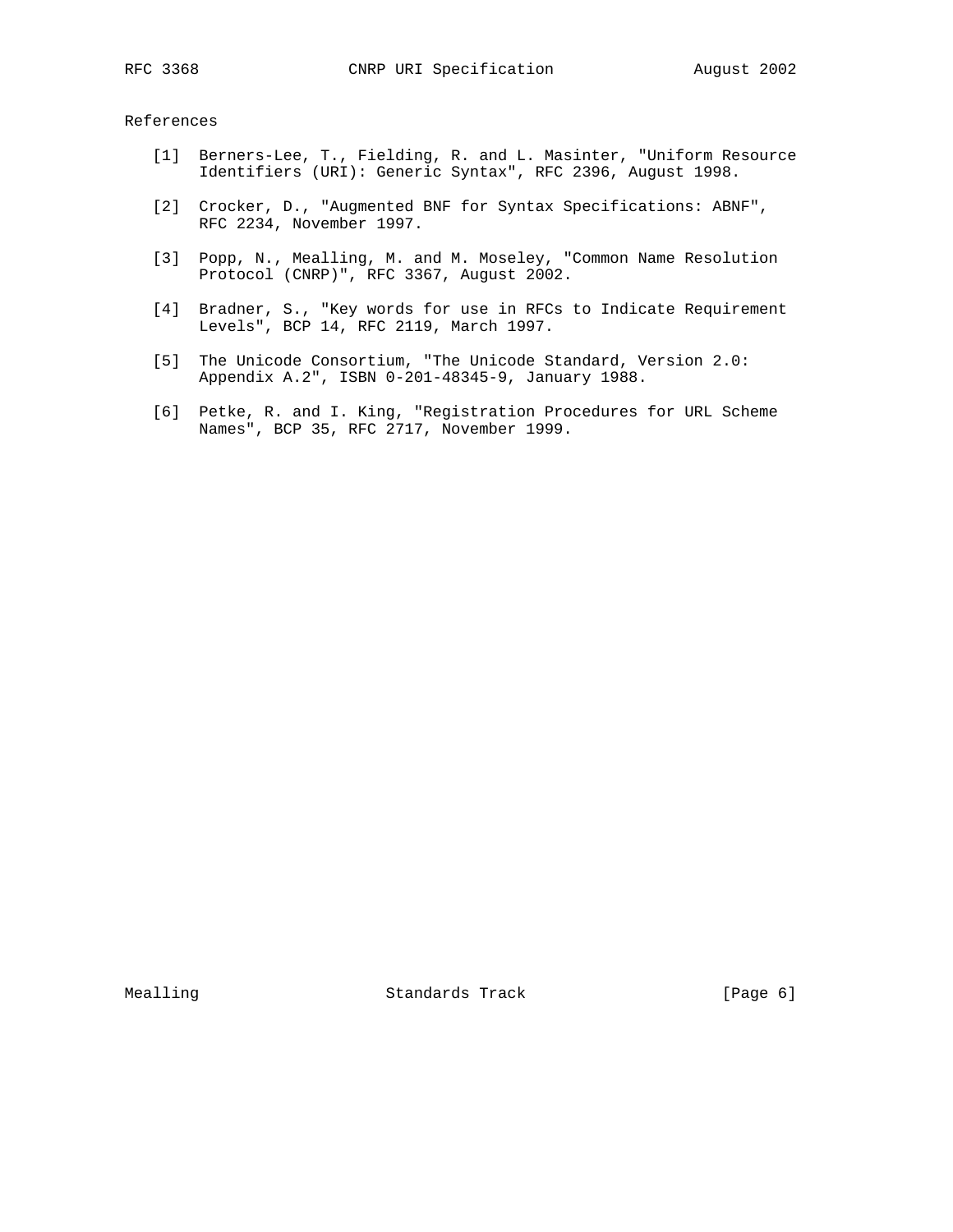Appendix A. Registration Template URL scheme name: go URL scheme syntax: Section 3.2 Character encoding considerations: Section 3.4 Intended usage: Section 1 Applications and/or protocols which use this scheme: [3] Interoperability considerations: None not specified in [3] Security considerations: Section 6 Relevant publications: [3] Contact: CNRP Working Group Author/Change Controller: IESG Author's Address Michael Mealling VeriSign, Inc. 21345 Ridgetop Circle Dulles, VA 20170 US Phone: (703) 742-0400 EMail: michael@verisignlabs.com

Mealling Standards Track [Page 7]